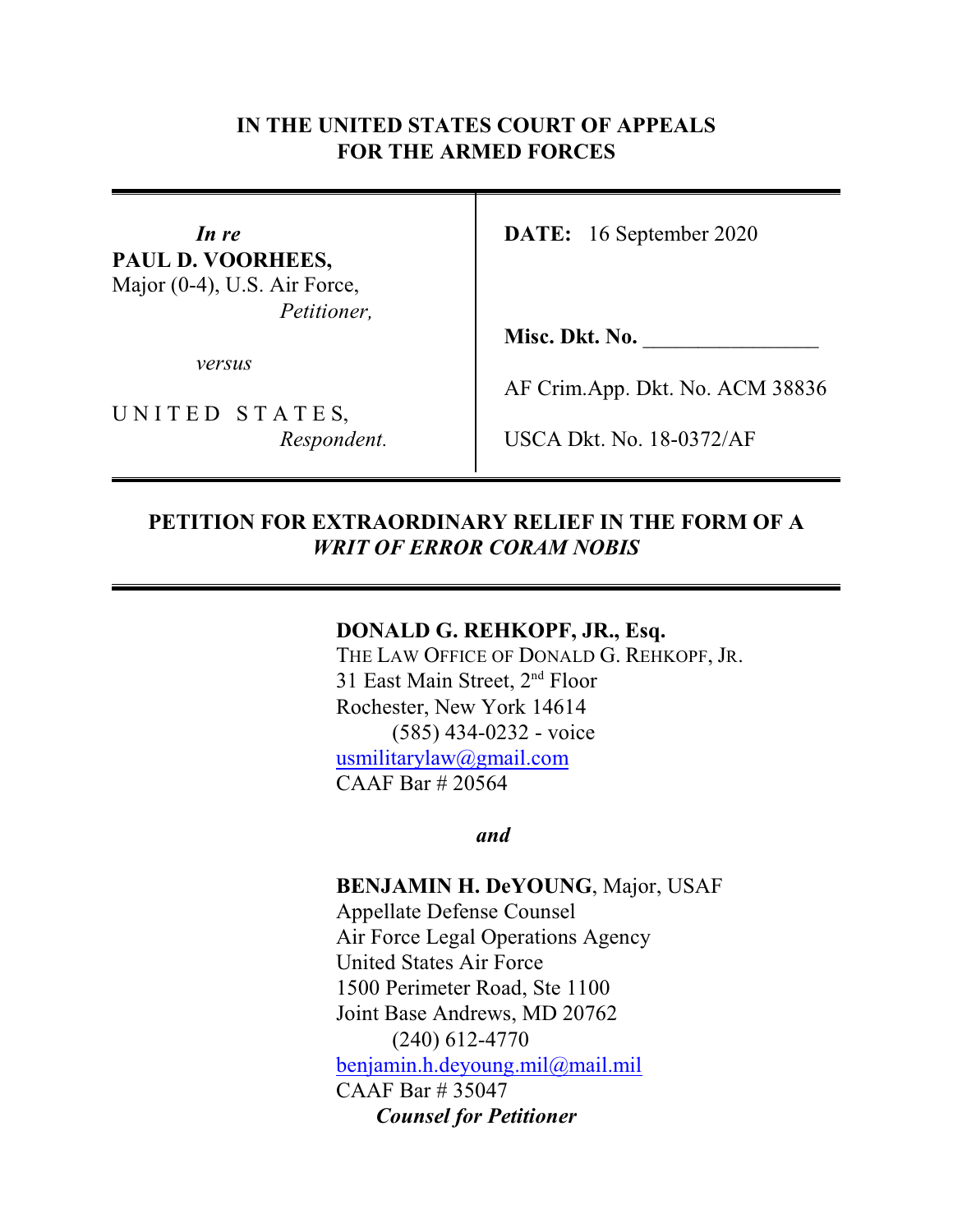# **TABLE OF CONTENTS**

| $\mathbf{I}$ .         |                                    |                                                                                                                                                                                                                                                                                                                                   |  |  |  |  |
|------------------------|------------------------------------|-----------------------------------------------------------------------------------------------------------------------------------------------------------------------------------------------------------------------------------------------------------------------------------------------------------------------------------|--|--|--|--|
| II.                    |                                    |                                                                                                                                                                                                                                                                                                                                   |  |  |  |  |
|                        | A.<br><b>B.</b><br>$\mathcal{C}$ . |                                                                                                                                                                                                                                                                                                                                   |  |  |  |  |
|                        |                                    | III. CAAF RULE 4-GOOD CAUSE EXISTS FOR FILING AN ORIGINAL<br><b>PETITION FOR EXTRAORDINARY RELIEF IN THIS COURT 5</b>                                                                                                                                                                                                             |  |  |  |  |
|                        |                                    |                                                                                                                                                                                                                                                                                                                                   |  |  |  |  |
| $\mathbf{V}_{\bullet}$ |                                    |                                                                                                                                                                                                                                                                                                                                   |  |  |  |  |
|                        |                                    |                                                                                                                                                                                                                                                                                                                                   |  |  |  |  |
|                        | $A_{\cdot}$                        | Was the Court herein correct in its approach that where a criminal<br>statute such as Article 133, UCMJ, contains no <i>mens rea</i> or<br>scienter element, it will "infer a general intent scienter from                                                                                                                        |  |  |  |  |
|                        | <b>B.</b>                          | Alternatively, was this Court's <i>inferential</i> approach for criminal<br>statutes which do not contain a mens rea or scienter element,<br>erroneous as contrary to long-standing precedents and<br>jurisprudence of this Court, where it has consistently turned to the<br>American Law Institute's Model Penal Code [MPC] for |  |  |  |  |
|                        | $\mathcal{C}$ .                    | If this Court determines that its <i>Voorhees</i> , inferential approach is<br>the correct procedure for determining culpability in criminal<br>statutes not containing <i>mens rea</i> or <i>scienter</i> elements, does<br>Voorhees sub silentio abrogate or overrule the long-standing                                         |  |  |  |  |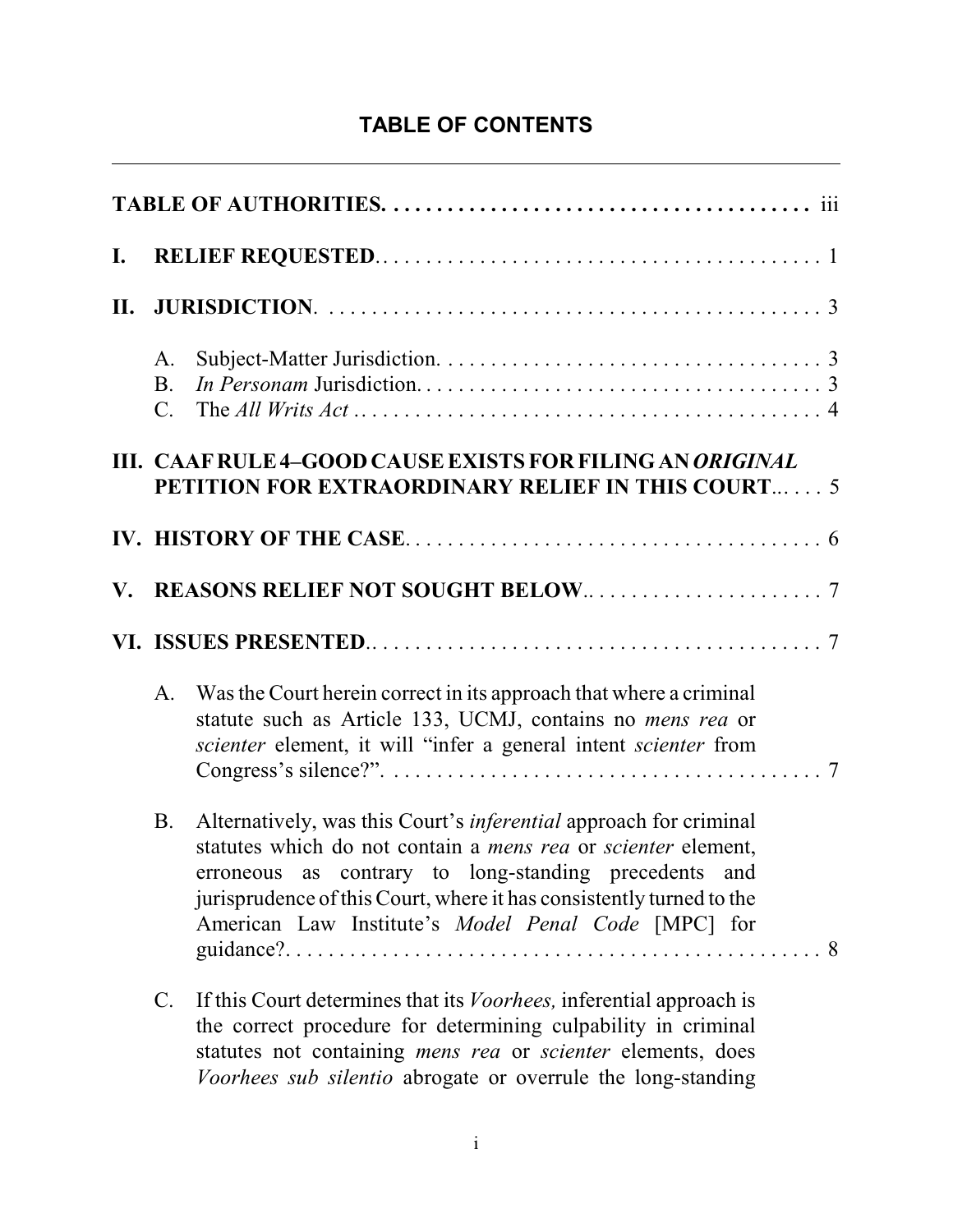| A.<br><b>B.</b> |                                                   |  |
|-----------------|---------------------------------------------------|--|
| VIII.           | <b>REASONS WHY THE WRIT OF CORAM NOBIS SHOULD</b> |  |
|                 |                                                   |  |
|                 |                                                   |  |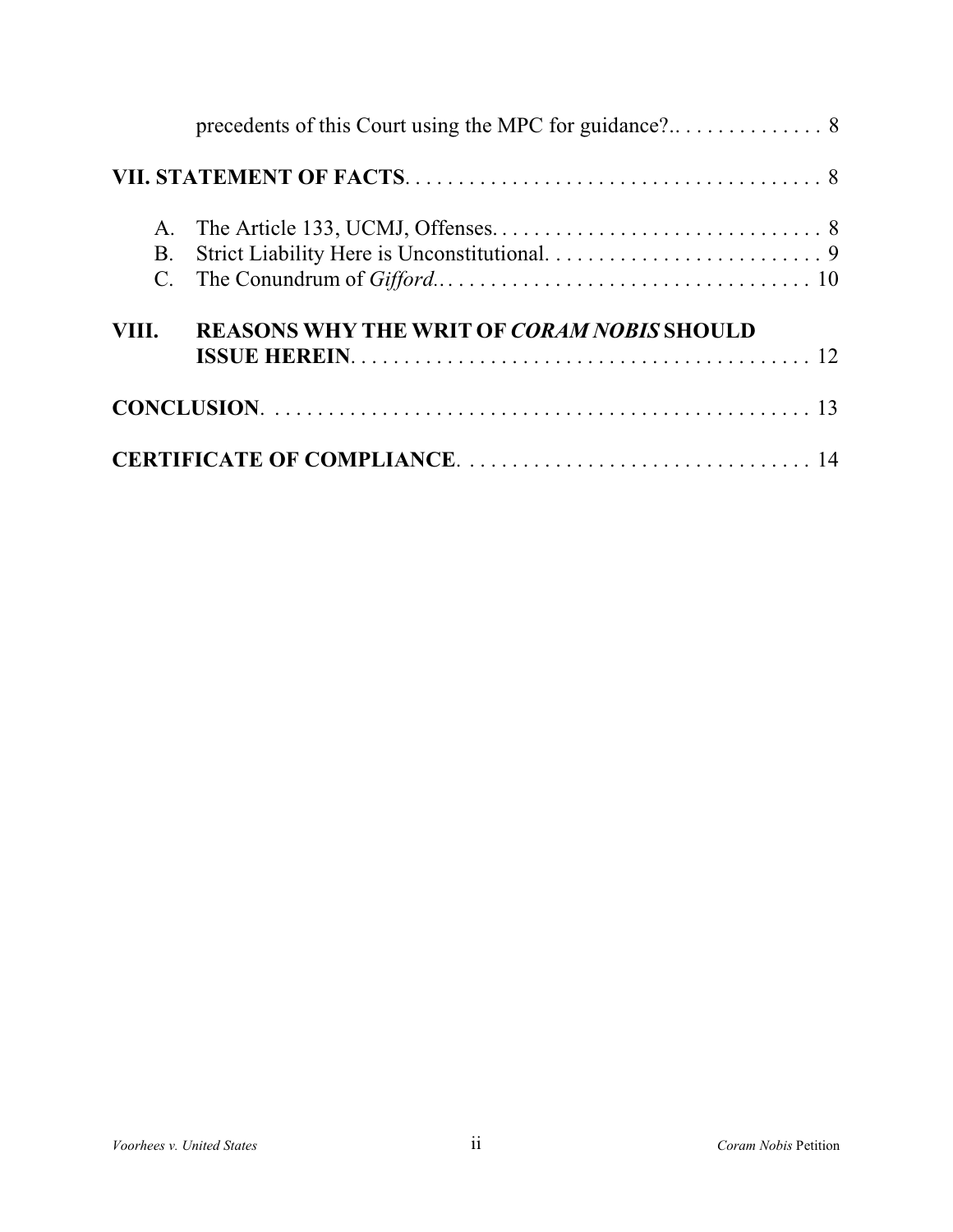# **TABLE OF AUTHORITIES**

# **CASES**

| Elonis v. United States, 575 U.S. 723, 135 S.Ct. 2001 (2015) 2, 4, 9, 11, 13              |
|-------------------------------------------------------------------------------------------|
|                                                                                           |
|                                                                                           |
|                                                                                           |
|                                                                                           |
|                                                                                           |
|                                                                                           |
| United States v. Gifford, 75 M.J. 140 (CAAF 2016). 1-4, 9-13                              |
|                                                                                           |
|                                                                                           |
| United States v. McDonald, 78 M.J. 376, 380 (CAAF 2019), cert. denied,                    |
|                                                                                           |
|                                                                                           |
| United States v. Voorhees, 2016 WL 11410622 (AFCCA 2016)[unpub.] 6                        |
| United States v. Voorhees, 79 M.J. 5 (CAAF 2019), cert. denied,                           |
| United States v. Voorhees, 79 M.J. 218 (CAAF 2019) [recon. denied]. $\dots \dots \dots$ 7 |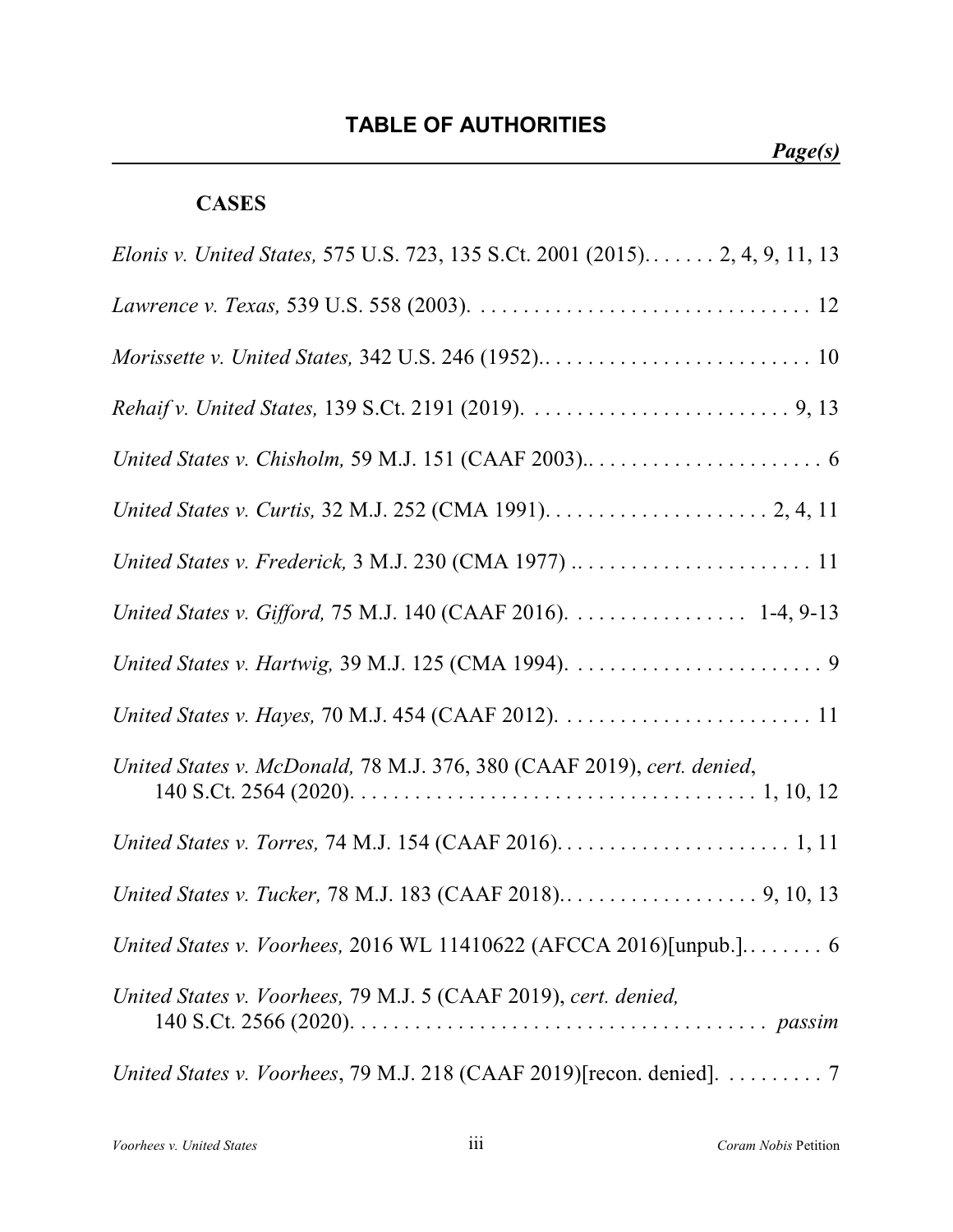# **UCMJ ARTICLES**

| <b>STATUTES</b>                                                                                                                       |
|---------------------------------------------------------------------------------------------------------------------------------------|
|                                                                                                                                       |
| <b>RULES</b>                                                                                                                          |
|                                                                                                                                       |
|                                                                                                                                       |
| CAAF Rule 19(d). $\ldots$ $\ldots$ $\ldots$ $\ldots$ $\ldots$ $\ldots$ $\ldots$ $\ldots$ $\ldots$ $\ldots$ $\ldots$ $\ldots$ $\ldots$ |
|                                                                                                                                       |
| <b>OTHER AUTHORITIES</b>                                                                                                              |
|                                                                                                                                       |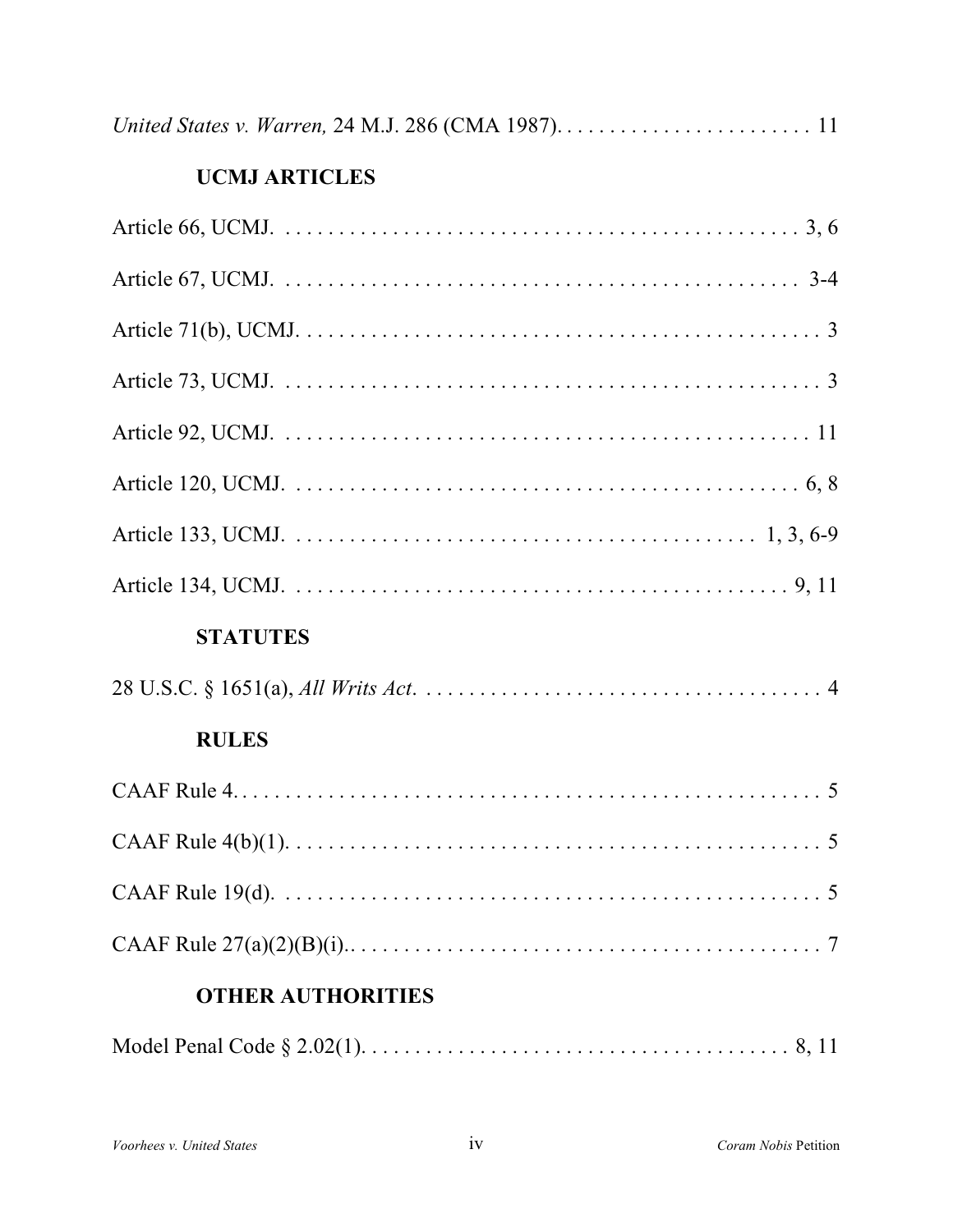#### **I. RELIEF REQUESTED.**

A. Petitioner, by and through his undersigned counsel, respectfully *Petitions* this Court for an Order granting relief in the form of a Writ of Error *Coram Nobis.* The basis for Relief is that there is an irreconcilable conflict between this Court's decision on the merits herein,<sup>1</sup> and that of *United States v. Gifford*,<sup>2</sup> and other, longstanding precedents of this Court.

In this Court's decision on the merits, the Court–on the issue of what the appropriate *mens rea* was for Article 133, UCMJ, 10 U.S.C. § 933, offenses<sup>3</sup>-held thatsince Article 133, UCMJ, contains no specific *mens rea* element, that its "silence can be indicative of a general intent scienter."<sup>4</sup> This Court held that it would "infer a general intent scienter from Congress's silence."<sup>5</sup>

In *Torres*<sup>6</sup> however, this Court observed that it "has historically looked to

*United States v. Voorhees,* 79 M.J. 5 (CAAF 2019), *cert. denied,* 140 S.Ct. <sup>1</sup> 2566 (2020).

 $275$  M.J. 140 (CAAF 2016).

<sup>&</sup>lt;sup>3</sup> Petitioner, for ease of reference, will cite to the UCMJ Articles.

<sup>79</sup> M.J. at 15-16; citing *United States v. McDonald,* 78 M.J. 376, 380 (CAAF <sup>4</sup> 2019), *cert. denied*, 140 S.Ct. 2564 (2020).

 $<sup>5</sup>$  *Id.* at 16.</sup>

 $<sup>6</sup> United States v. Torres, 74 M.J. 154 (CAAF 2016).$ </sup>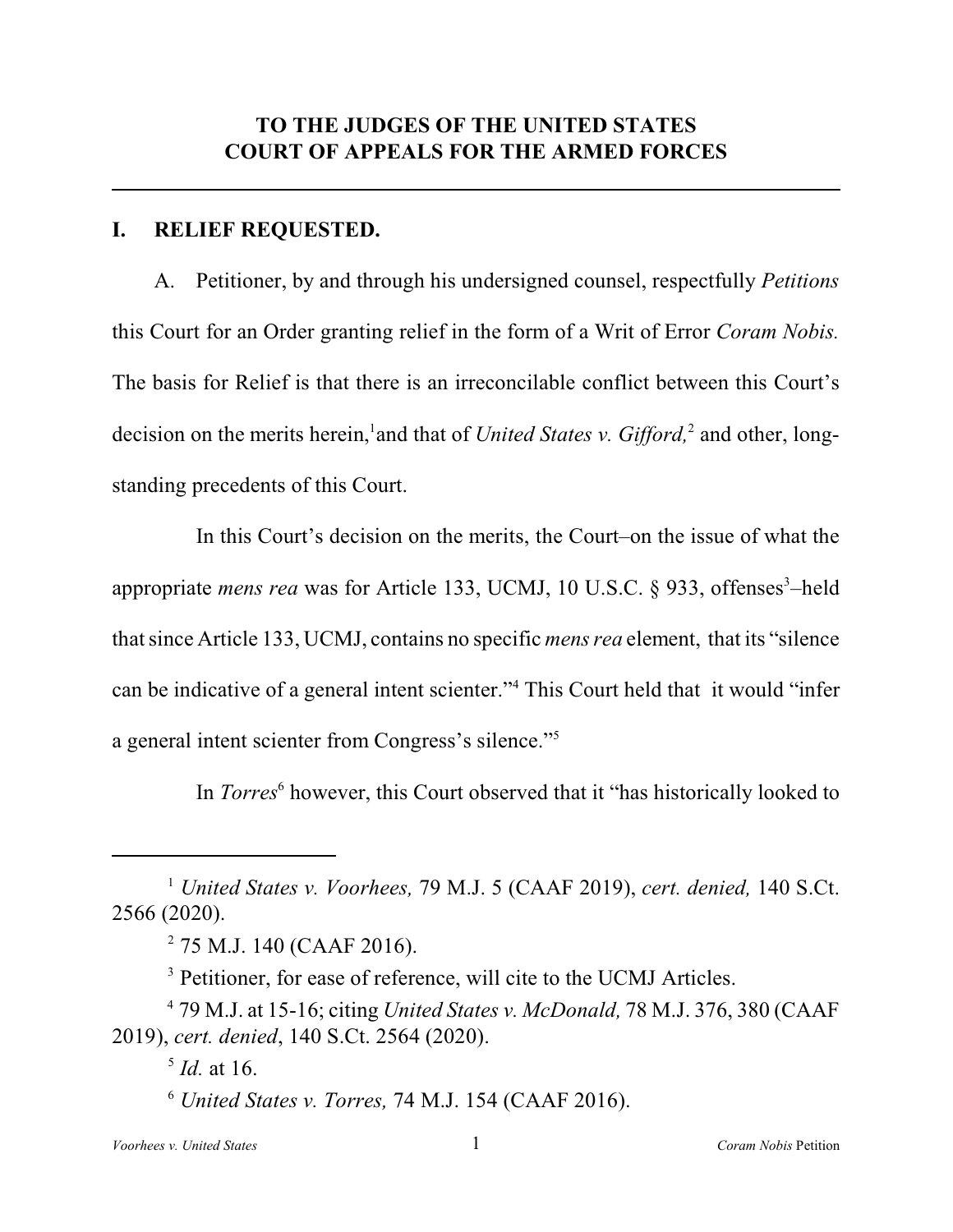external guidance, including the Model Penal Code, as a source of decisional guidance in military justice." [internal quotation marks and citations omitted].<sup>7</sup> That "guidance" was encapsulated in *United States v. Gifford*,<sup>8</sup> which produces the direct conflict with *Voorhees* herein, as *Gifford* held: "recklessness is the lowest *mens rea* which is necessary to separate wrongful conduct from otherwise innocent conduct."[internal quotation marks omitted].<sup>9</sup> Specifically, this Court stated:

> Specifically, the Model Penal Code, which we have "historically looked to [for] external guidance," [citing *Torres, supra,* at 158] identifies *recklessness as the lowest possible standard that can be read into a statute that does not set out "the culpability sufficient to establish a material element of an offense,"* Model Penal Code § 2.02(3) (1962) ("When the culpability sufficient to establish a material element of an offense is not prescribed by law, such element is established if a person acts purposely, knowingly or *recklessly* with respect thereto.") (emphasis added). $^{10}$

This Court's decision on the merits herein is in direct conflict with its holding in

*Gifford*–both cannot be accurate statements of the law in the context of UCMJ articles

which do not contain a *mens rea* element. Extraordinary relief is necessary to correct

 $774$  M.J. at 158.

 $875$  M.J. 140 (CAAF 2016).

<sup>&</sup>lt;sup>9</sup> *Id.* at 147; citing *Elonis v. United States, 575 U.S. 723, 135 S.Ct. 2001, 2010* (2015).

*Id.* at 147-48. *See also, United States v. Curtis,* 32 M.J. 252, 267 (CMA 10 1991) ["Model Penal Code (MPC) . . . has been a source of decisional guidance in military justice. . . ." (Citations omitted)].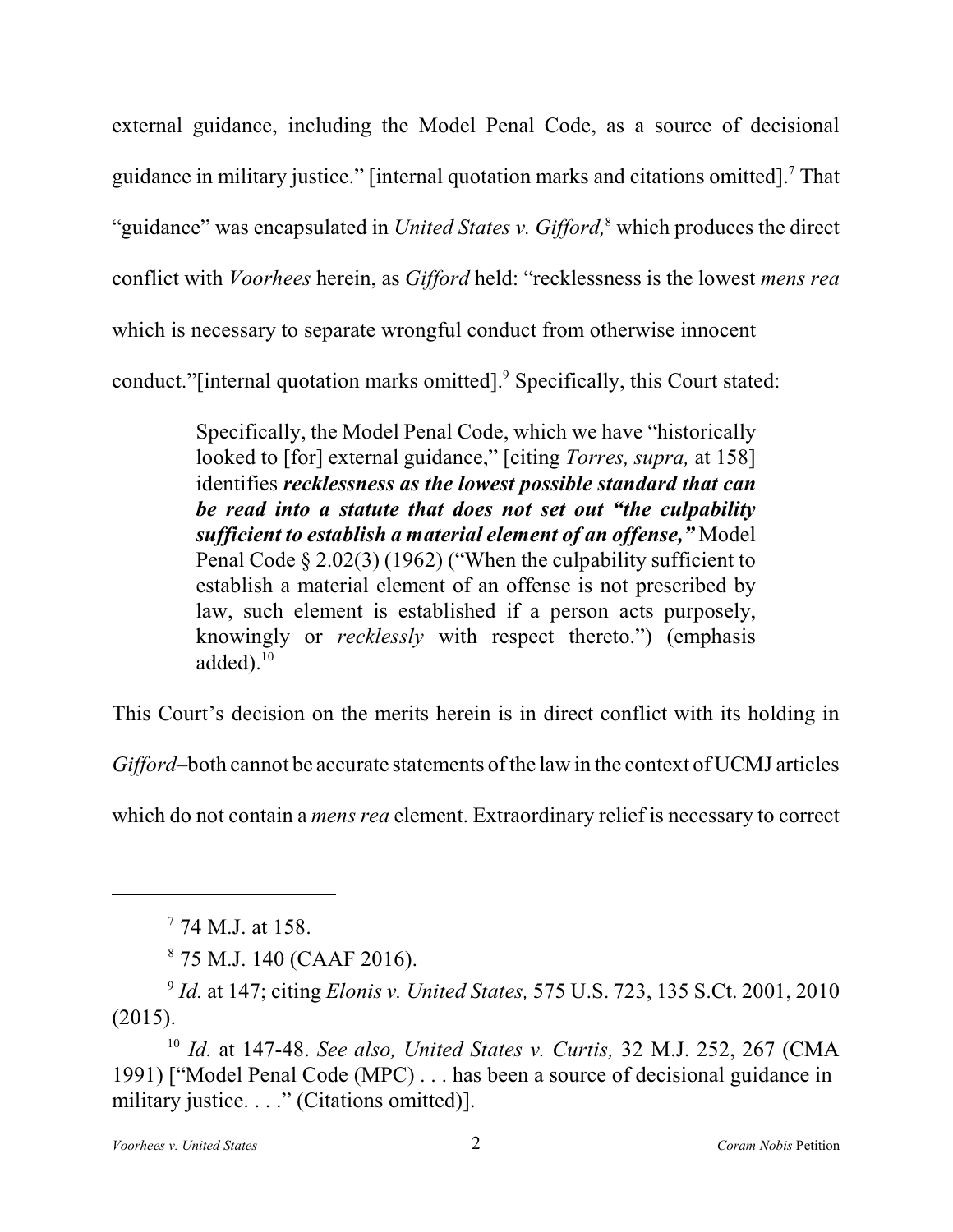a fundamental defect *not* apparent from the Record in *Voorhees.*

B. Petitioner requests as further relief herein, that this Court adhere to its precedents, i.e., *Gifford et al.,* and *reverse* his conviction and remand the case back to the Air Force TJAG for an appropriate disposition, in accordance with *Gifford.*

## **II. JURISDICTION.**

### **A. Subject-Matter Jurisdiction.**

1. Petitioner stands convicted of five Specifications of violating Article 133, UCMJ, "conduct unbecoming an officer."

2. His original sentence included a Dismissal, which triggered jurisdiction in the Air Force Court of Criminal Appeals [AFCCA], under Article 66, UCMJ, and in this Court, pursuant to Article 67, UCMJ.

3. Petitioner has long satisfied the custodial portion of his original sentence, and no other court can grant the relief requested herein.

## **B.** *In Personam* **Jurisdiction.**

1. Petitioner was an active-duty Major [Maj.] in the USAF at all times relevant herein.

2. Petitioner's case is *not final* under Article 71(b), UCMJ, as secretarial action has not yet been completed.

3. Petitioner's court-martial was tried in January of 2015, thus he cannot seek relief via a *Petition for a New Trial* under Article 73, UCMJ.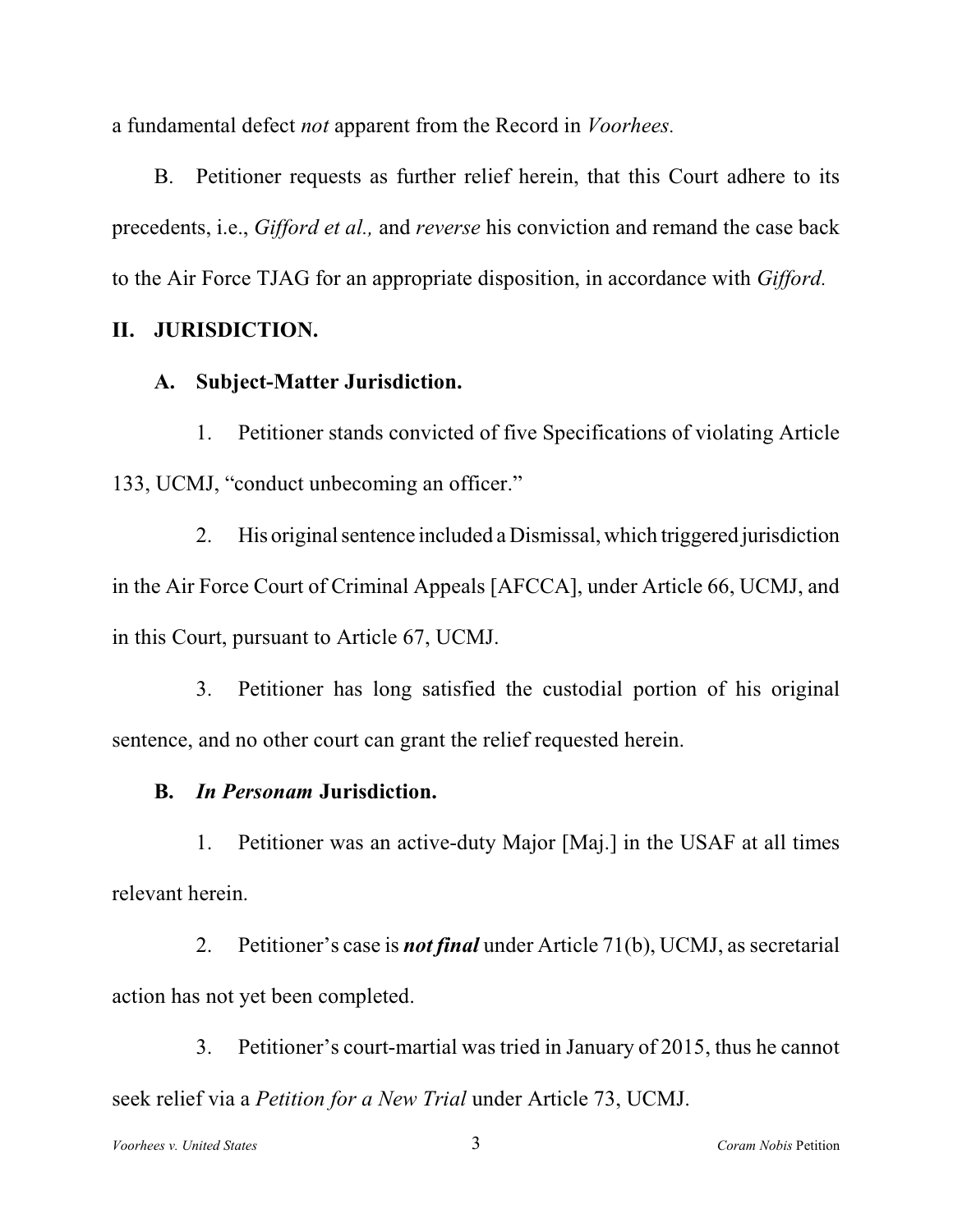4. Petitioner is on appellate leave and thus, still subject to the UCMJ.

# **C.** The *All Writs Act* **[AWA].**<sup>11</sup>

1. This Petition and relief requested is "in aid of [this Court's] respective jurisdiction[] . . . ." AWA, 28 U.S.C. § 1651(a), under which this Court granted review pursuant to Article 67, UCMJ.

2. The requested Writ is both "necessary [and] appropriate" to resolve the *mens rea* or *scienter* conflict issue between this Court's decision in *Voorhees* herein and *Gifford, supra.* It is "necessary" because practitioners and the military judiciary need clear and non-conflicting guidance from this Court as informed by the Supreme Court's jurisprudence in *Elonis* and its progeny on what is the appropriate *mens rea* or *scienter* in cases–such as here–where the UCMJ Article at issue does not contain a *mens rea* element. The matter respectfully needs to be resolved, i.e., if this Court is going to follow the MPC's "guidance" which it had done for 30-some years, then its decision here in *Voorhees* needs to be set aside. Conversely, if this Court is now going to reject its long-standing precedents and "guidance" in *mens rea* issues, then *Curtis, Gifford* and other "MPC" cases, need to be reversed or qualified–both cannot simultaneously exist.

 $11$  28 U.S.C. § 1651. While the AWA does not provide a specific grant or basis for jurisdiction, it provides the *statutory authority* for this Court to issue the Writ and relief requested herein, pursuant to this Court's Article 67, UCMJ, jurisdiction.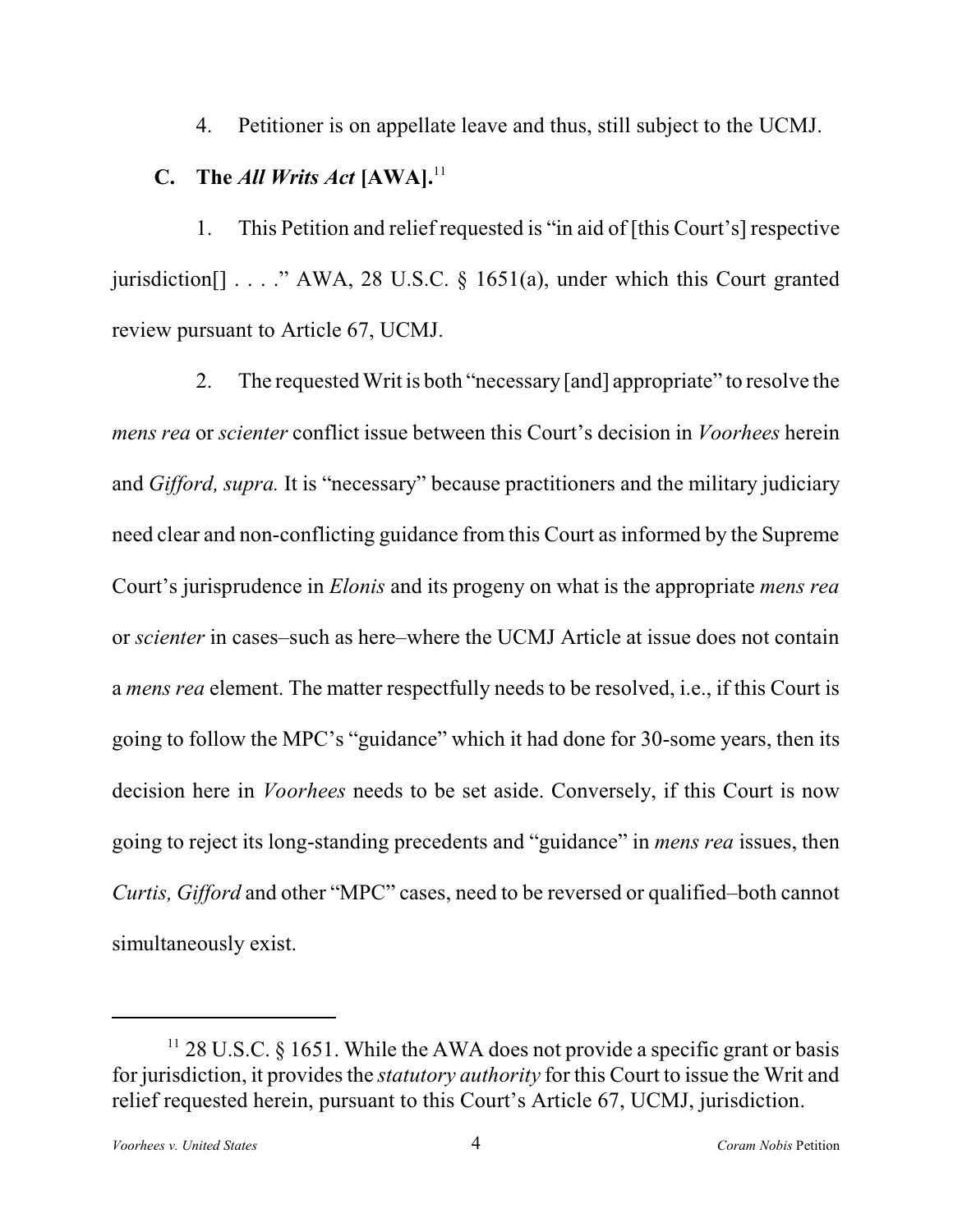3. Relief is "appropriate" here because Petitioner–with both a federal conviction and a Dismissal (both of which carry life-long stigmas and collateral consequences)–was entitled to have the Members in his court-martial correctly instructed on the *mens rea* issue.

4. Upon the denial of *certiorari* by the Supreme Court, Petitioner's direct appeals are over.

5. Because Petitioner is not in any formof custodial status, *habeas corpus* is not available to him, and no Article III, court can grant the relief requested herein.

6. This Petition is timely pursuant to CAAF Rule 19(d).

## **III. CAAFRULE 4–GOOD CAUSE EXISTS FOR FILING AN***ORIGINAL* **PETITION FOR EXTRAORDINARY RELIEF IN THIS COURT.**

Counsel for Petitioner are well aware of CAAF Rule 4(b)(1), i.e., "Absent good cause, no such [original] petition shall be filed unless relief has first been sought in the appropriate Court of Criminal Appeals." "Good cause" exists here because going to the AFCCA seeking relief would be a futile act. First, the issue is purely an issue of *law*–there are no facts in dispute. Second, the AFCCA lacks any *legal* authority within the military appellate-court system's hierarchy to resolve any conflicts or inconsistencies between decisions of this Court, or between decisions of this Court and the Supreme Court of the United States. Only this Court can remedy the inconsistent approaches to *mens rea* noted above. Indeed, even if AFCCA somehow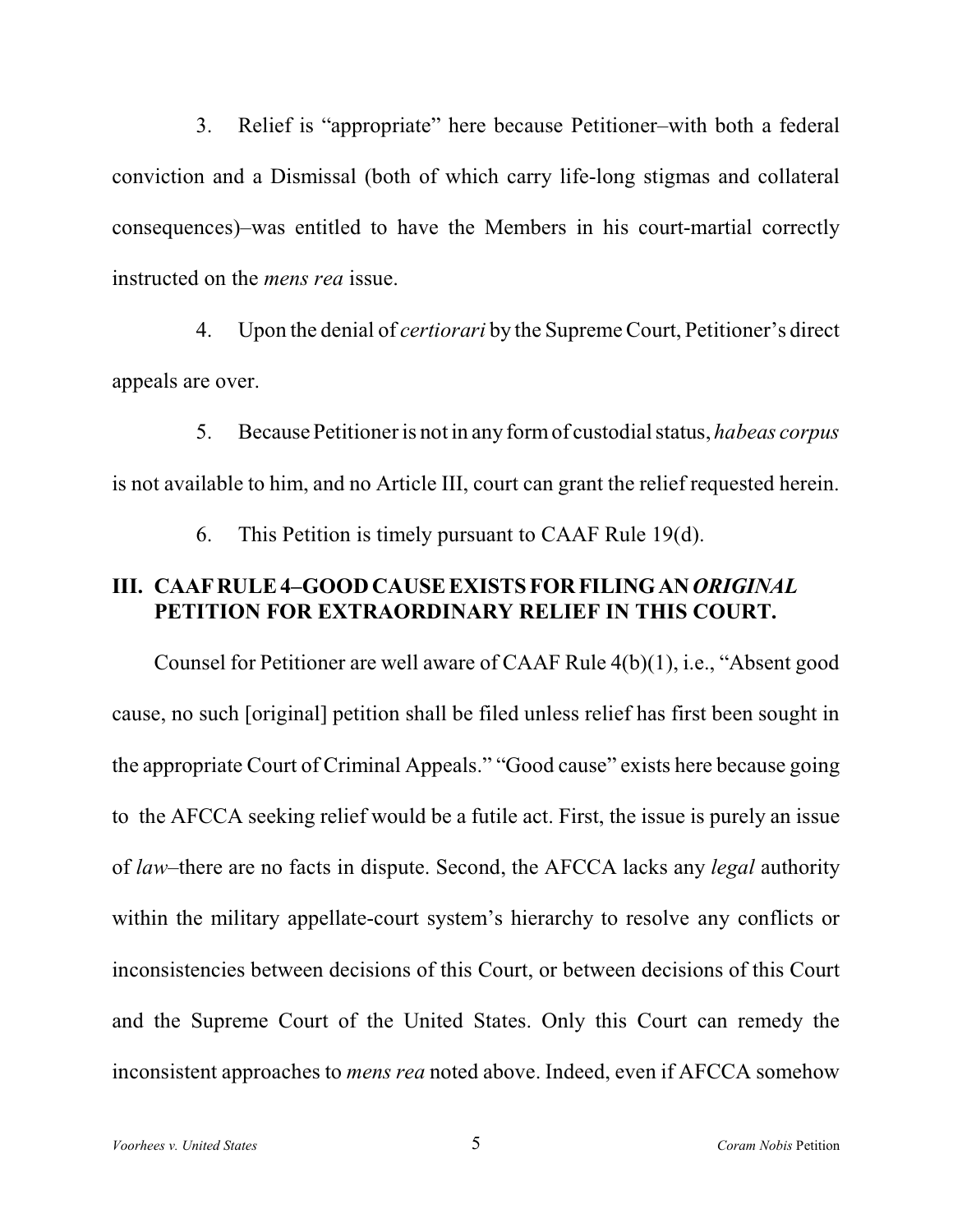found it *within* the scope of their Article 66, UCMJ, jurisdiction to review this issue, any result would be nothing more than a prohibited "advisory opinion."<sup>12</sup>

As such and under the specific circumstances herein, the Court respectfully should entertain and grant this Writ Petition.

#### **IV. HISTORY OF THE CASE.**

Petitioner was convicted, contrary to his pleas, by a general court-martial with Members in January of 2015, for events occurring in 2012-13, of all but one charged offense, not relevant here. The AFCCA reversed and dismissed the Article 120, UCMJ, offense of sexual assault against HB for *factual* insufficiency in its unpublished opinion on 23 November 2016,<sup>13</sup> but *affirmed* the remaining five Specifications under Article 133, UCMJ. That Court then remanded the case to the AF TJAG, who in turn sent the case to a Convening Authority for re-sentencing proceedings.

At re-sentencing by a new GCM, Petitioner who was still serving his original sentence of three years confinement, was re-sentenced to a Dismissal and a Reprimand.<sup>14</sup> Petitioner was thereafter released from custody after having served

<sup>&</sup>lt;sup>12</sup> See, e.g., United States *v.* Chisholm, 59 M.J. 151, 152 (CAAF 2003)[prohibition on "advisory opinions"].

*United States v. Voorhees,* 2016 WL 11410622 (AFCCA 2016)[unpub.]. 13

<sup>&</sup>lt;sup>14</sup> The Convening Authority only approved the Dismissal portion of his sentence.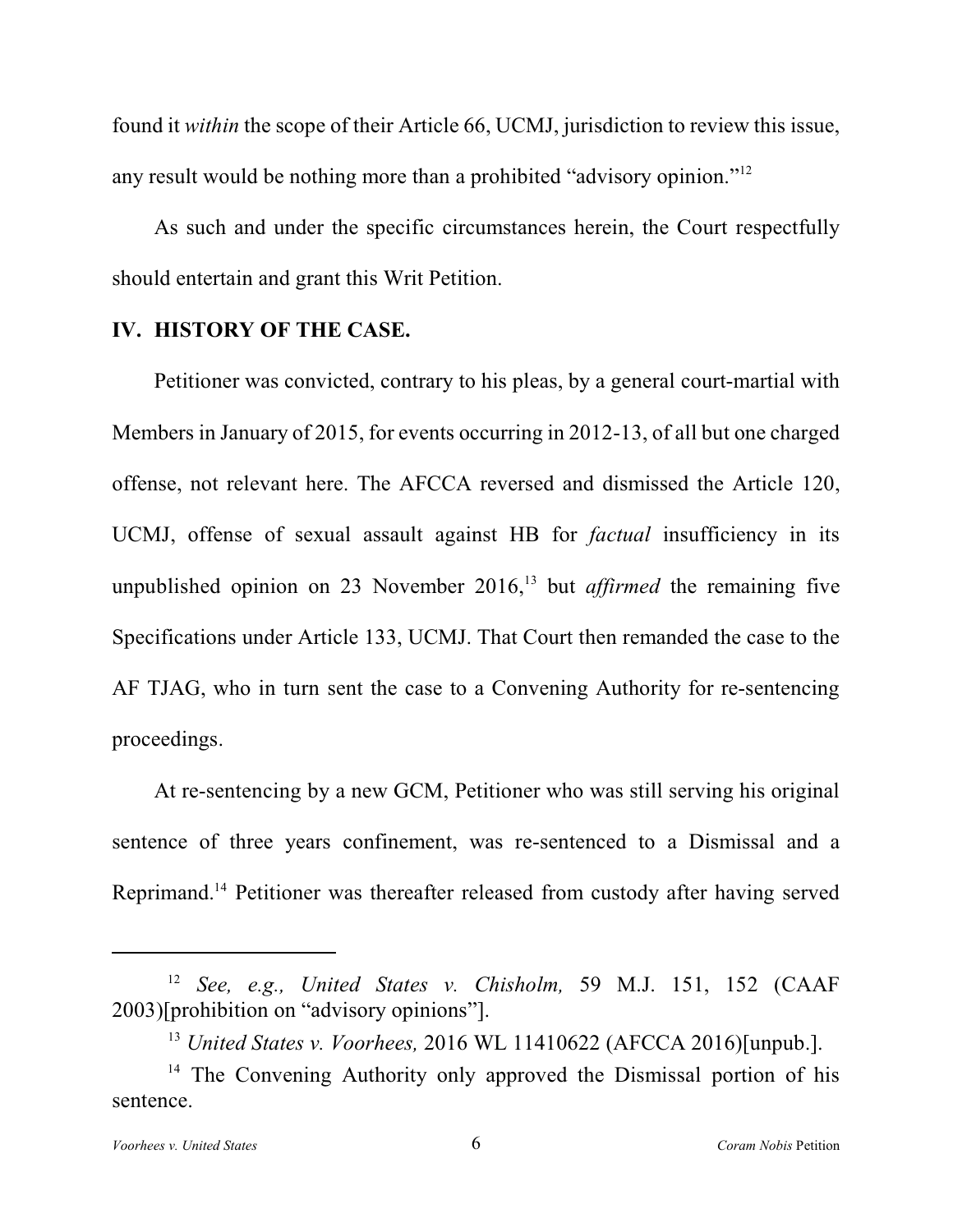more than two years of confinement. Upon appeal to the AFCCA, that court affirmed the findings and revised sentence.<sup>15</sup>

This Court granted review and affirmed the decisions of the AFCCA.<sup>16</sup> It denied a timely request for reconsideration.<sup>17</sup> The Supreme Court denied *certiorari*.<sup>18</sup>

Per CAAF R.  $27(a)(2)(B)(i)$ , no "prior actions or requests for the same relief have been filed or are pending in this or any other forum."

# **V. REASONS RELIEF NOT SOUGHT BELOW.**

The AFCCA lacks any jurisdiction over the decisions of this Court, that pertain

solely to issues of law as interpreted and applied by *this* Court.

# **VI. ISSUES PRESENTED.**

- **A. Was the Court herein correct in its approach that where a criminalstatute such as Article 133, UCMJ, contains no** *mens rea* **or** *scienter* **element, it will "infer a general intent** *scienter* **from Congress's silence?"**<sup>19</sup>
- **B. Alternatively, was this Court's** *inferential* **approach for criminal statutes which do not contain a** *mens rea* **or** *scienter* **element, erroneous as contrary to long-standing precedents and jurisprudence of this Court, where it has consistently turned to the American Law Institute's** *Model Penal Code*

<sup>&</sup>lt;sup>15</sup> United States v. Voorhees, 2018 WL 3629893 (AFCCA 2018)[Unpub.].

<sup>&</sup>lt;sup>16</sup> United States v. Voorhees, 79 M.J. 5 (CAAF 2019).

<sup>&</sup>lt;sup>17</sup> United States v. Voorhees, 79 M.J. 218 (CAAF 2019)[recon. denied].

*Voorhees v. United States,* 140 S.Ct. 2566 (2020). 18

<sup>&</sup>lt;sup>19</sup> Voorhees, 79 M.J. at 16.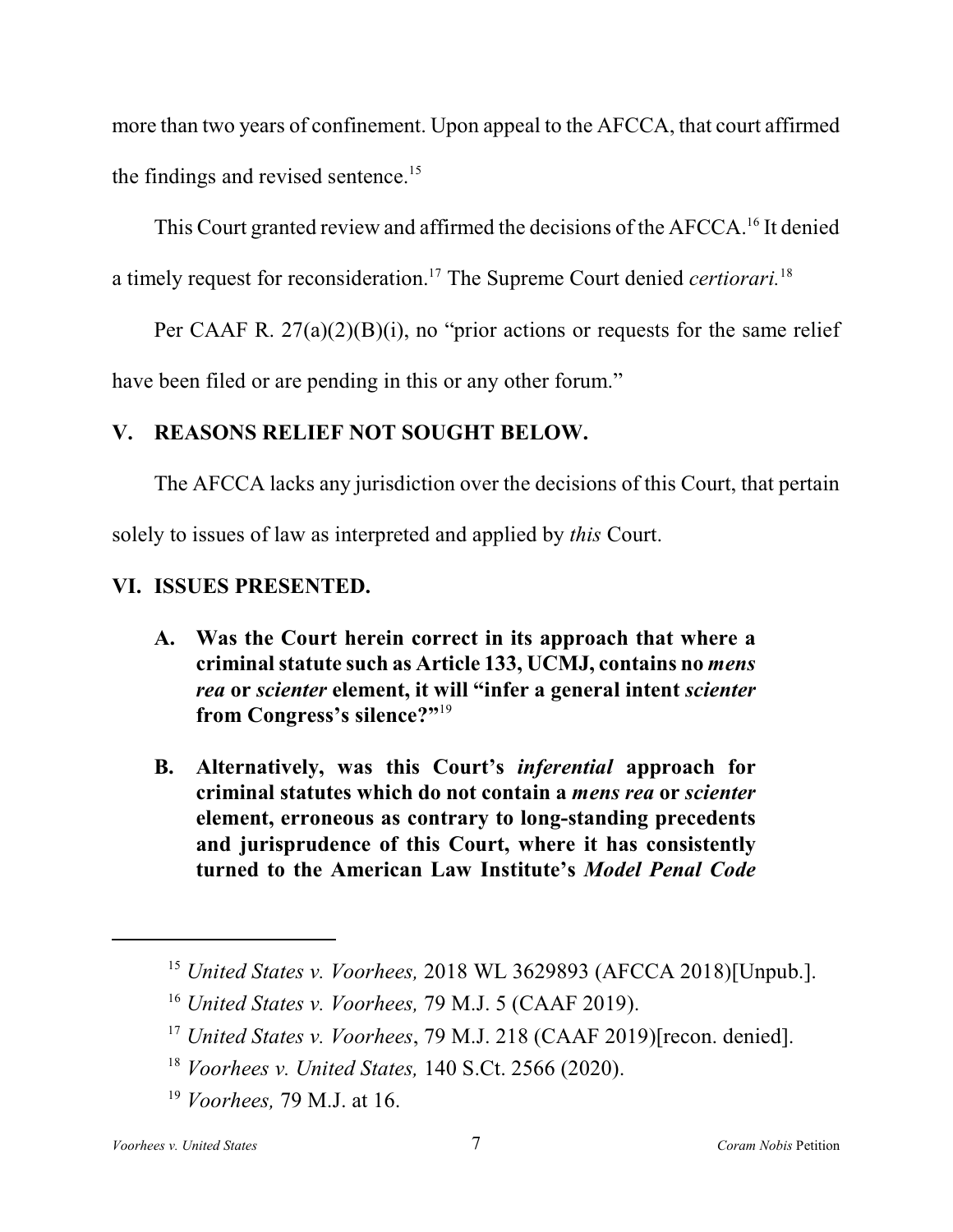**[MPC] for guidance?**<sup>20</sup>

*and*

**C. If this Court determines that its** *Voorhees,* **inferential approach isthe correct procedure for determining culpability in criminal statutes not containing** *mens rea* **or** *scienter* **elements, does** *Voorhees sub silentio* **abrogate or overrule the long-standing precedents of this Court using the MPC for guidance?**

### **VII. STATEMENT OF FACTS.**

#### **A. The Article 133, UCMJ, Offenses.**

As affirmed, Petitioner stands convicted of five Specifications of "*conduct* unbecoming an officer," under Article 133, UCMJ, with an approved sentence to a Dismissal (but noting that he served  $2+$  years of confinement). However, of those five Specifications, only one involved actual conduct, i.e., Specification 2, of Charge II–that Petitioner gave HB a consensual back rub–the "foreplay" to the Article 120, UCMJ, offense that AFCCA found to be factually insufficient.<sup>21</sup>

The other four Specifications involved only "speech," i.e., no conduct other than spoken words were involved, in private, one-on-one conversations. The First Amendment implications of Petitioner's speech was not–at least from examining the

*See* MPC § 2.02(1), *General Requirements of Culpability.* Available at: 20 <https://www.inazu-crimlaw.com/202> [Last accessed: 14 September 2020].

<sup>&</sup>lt;sup>21</sup> Neither AFCCA nor this Court addressed the anomaly of Petitioner being acquitted of having sex with HB, but being convicted of the "massage" leading up to that sexual activity.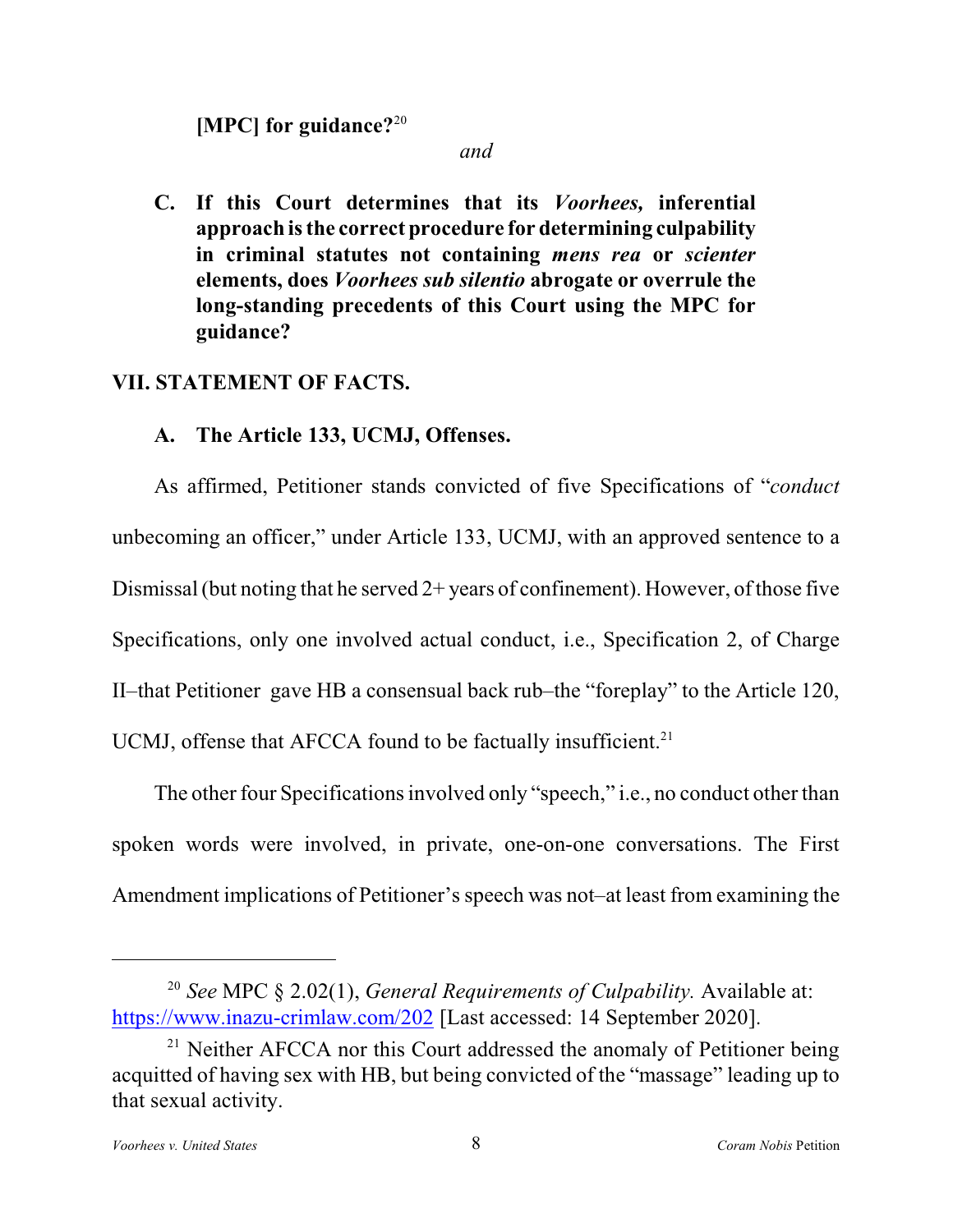Record of Trial [RoT]–litigated either pretrial by way of motion practice or with respect to Findings Instructions.<sup>22</sup> Petitioner notes–but does not waive–this is an obvious fact from reading the RoT.

#### **B. Strict Liability Here is Unconstitutional.**

While the underlying issue is whether private, one-on-one "speech" between two adults rises to the level of constitutionally permissible proscribed crimes, the issue Petitioner raises here under *coram nobis* precepts, focuses on the *mens rea* or*scienter* issue, i.e., about the Court's determining, albeit indirectly, that the Article 133, UCMJ, offenses here are "public welfare offenses,"<sup>23</sup> justifying a no *mens rea* or *scienter* approach. Clearly, under the *Gifford* standard, they are not,<sup>24</sup> citing *Elonis*<sup>25</sup> if for no other reason than a Dismissal is a significant and life-time penalty.

It is a *fact* that no court in this litigation has addressed, e.g., how Petitioner's private, one-on-one, wishful fantasy statement to HB that "I would like to take you

*See, e.g., United States v. Hartwig,* 39 M.J. 125 (CMA 1994), adopting the 22 "clear and present danger" standard to "speech" offenses under Article 133, UCMJ.

*See, United States v. Gifford,* 75 M.J. 140, Part II, 142 *et seq.* (CAAF 2016). <sup>23</sup>

<sup>&</sup>lt;sup>24</sup> *Id.* at 143. As Judge Ohlson, writing for a unanimous court noted: "this case involves [as does *Voorhees* herein] a mistake of fact . . . ." *Id.* at 143, n.4. *See also, United States v. Tucker,* 78 M.J. 183, 185-86 (CAAF 2018), where Judge Ohlson, again writing for a unanimous court noted, as in *Gifford,* stated that "recklessness is the proper *mens rea* . . . ." where the statute [there, Article 134, UCMJ] did not contain a *mens rea* element.

*Elonis v. United States,* 575 U.S. 723, 135 S.Ct. 2001, 2009 (2015). *See also,* 25 *Rehaif v. United States,* 139 S.Ct. 2191 (2019).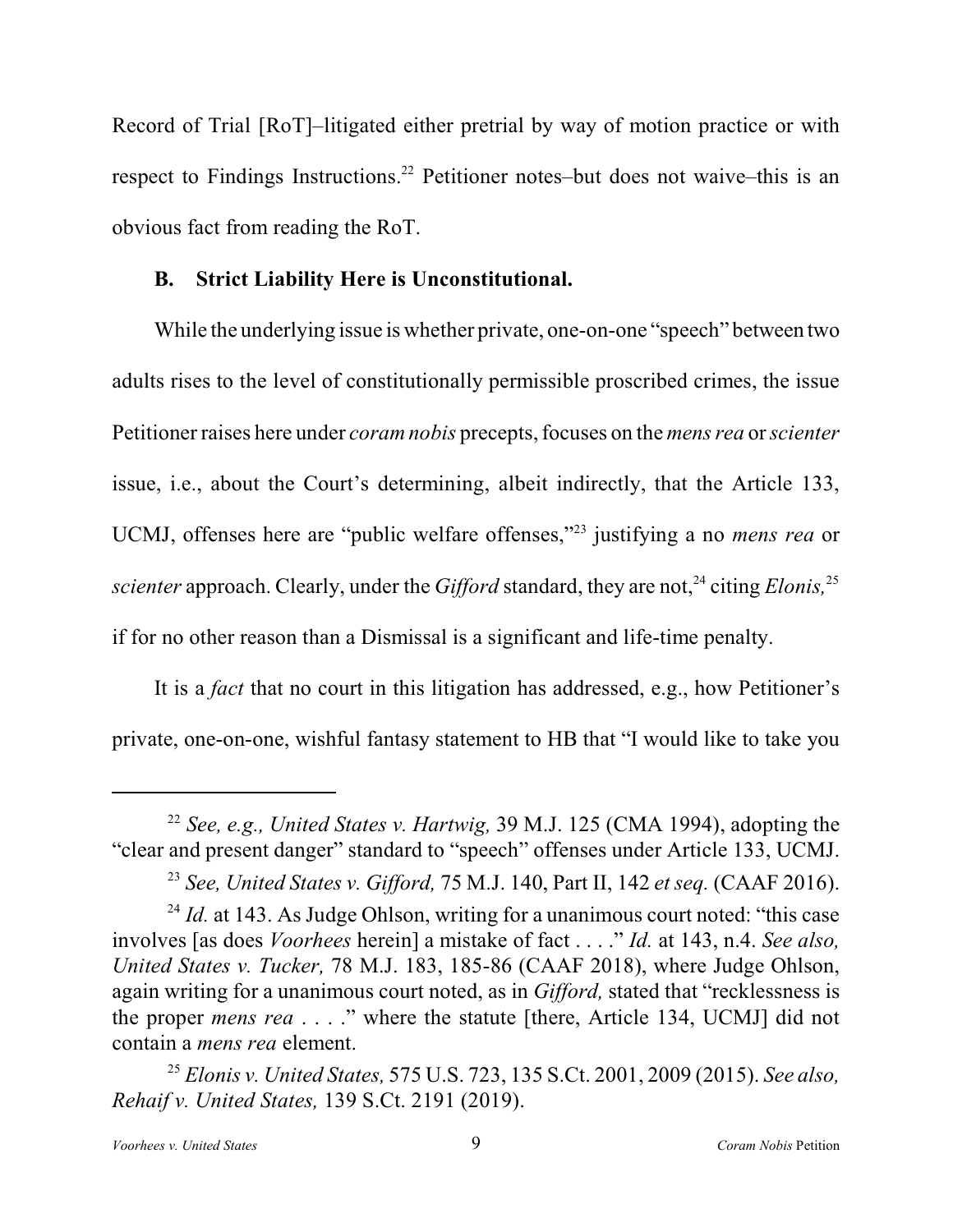back to my room," *without more*, constitutes a crime, much less rising to the level of "conduct unbecoming," without any *mens rea* or *scienter* element. As this Court stated in *Tucker,* "we conclude that a recklessness *mens rea* doessufficiently separate wrongful conduct from otherwise innocent conduct. In fact, it is the lowest level of *mens rea* that does so."<sup>26</sup> From an analytical perspective, there should be no legal differencesin the context of either Articles 133 or 134, UCMJ, not having a *mens rea* or *scienter* element, and thus *Voorhees* and *McDonald*<sup>27</sup>, remain the outliers. Or, as the Supreme Court stated in *Morissette,* there must be an "evil-meaning mind . . . ."<sup>28</sup> In other words, something more than "general intent" is required to satisfy the constitutionally required *mens rea* requirement.<sup>29</sup>

# **C. The Conundrum of** *Gifford.*<sup>30</sup>

This Court in *Gifford* stated, "Proof of *Mens Rea* is the Rule Rather Than the Exception."<sup>31</sup> Thereafter, following *Morissette's* command, the opinion adopted the "gravity of punishment" factor as a pertinent element of a mandated *mens rea*

 $26$  78 M.J. at 186.

*United States v. McDonald,* 78 M.J. 376, 380 (CAAF 2019), *cert. denied*, 27 140 S.Ct. 2564 (2020).

*Morissette v. United States,* 342 U.S. 246, 251 (1952). 28

*See also, Elonis, supra,* and *Rehaif, supra.* 29

 $30$  75 M.J. 140 (CAAF 2016).

 $I/d$ . at 142 [capitalization in original].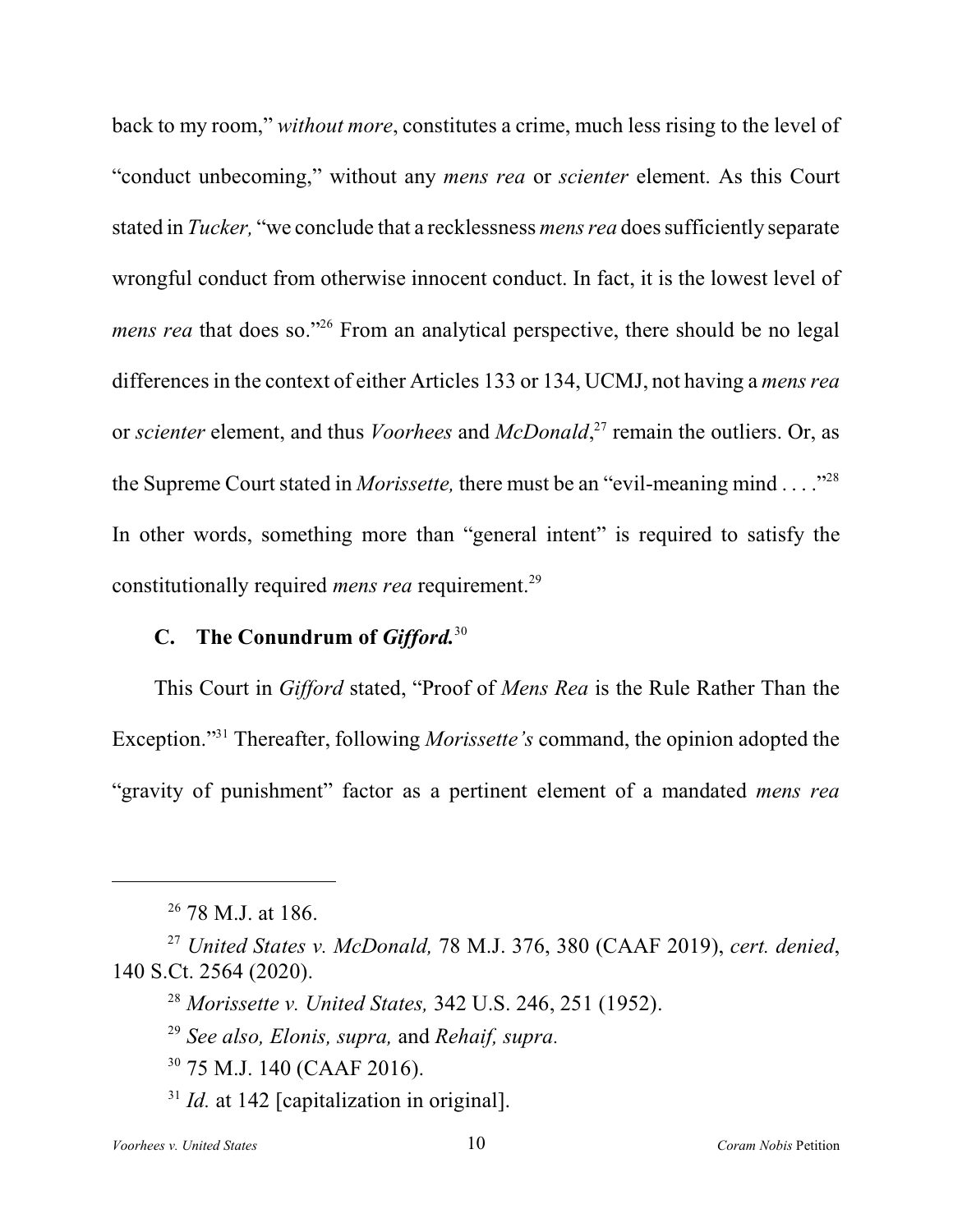component–there, a Dishonorable Discharge was sufficient, $32$  here it is a Dismissal.

*Gifford* also holds that, under circumstances similar hereto, that the *minimum* level of *mens rea* was "recklessness,"<sup>33</sup> citing *Elonis*. Here, the Members were not instructed as to any *mens rea* or *scienter*. This Court's decision on the merits here simply cannot be reconciled with its decisions in *Gifford* and *Tucker.* Nor can *Gifford* be distinguished because it was an Article 92, UCMJ, offense because that cannot account for *Tucker's* holding under the other "general article," Article 134, UCMJ. Froma *constitutional* perspective, one approach is profoundly wrong, something that this Court respectfully must correct.

Petitioner respectfully suggests that his (and *McDonald's*) cases are the ones erroneously decided because they fail to address the long-standing precedents of this Court in turning to the MPC to resolve issues of statutory ambiguity.<sup>34</sup> While cited

 $^{32}$  *Id.* at 146.

<sup>&</sup>lt;sup>33</sup> Id. at 146-47; while again turning to the MPC's *mens rea* standards, *id.* at 147-48.

*See, e.g., United States v. Frederick,* 3 M.J. 230, 234 *et seq.* (CMA 1977) <sup>34</sup> [using MPC insanity standard where Congress was silent]; *United States v. Warren,* 24 M.J. 286, 291 (CMA 1987)[using MPC defense of "abandonment" not addressed in applicable MCM]; *United States v. Curtis,* 32 M.J. 252, 267 (CMA 1991)[the MPC "has been a source of decisional guidance in military justice."]; *United States v. Hayes,* 70 M.J. 454, 463 n.5 (CAAF 2012)[MPC has been "a source of decisional guidance in military justice," quoting *Curtis, supra*]; *United States v. Torres,* 74 M.J. 154, 158 (CAAF 2016)["Court has historically looked to external guidance,including the [MPC]...."]; and *Guifford,* 75 M.J. 140, 147-48 (CAAF 2016)[MPC, citing *Torres,* requires "recklessness" to "be read into a statute" not containing a culpable mental (continued...)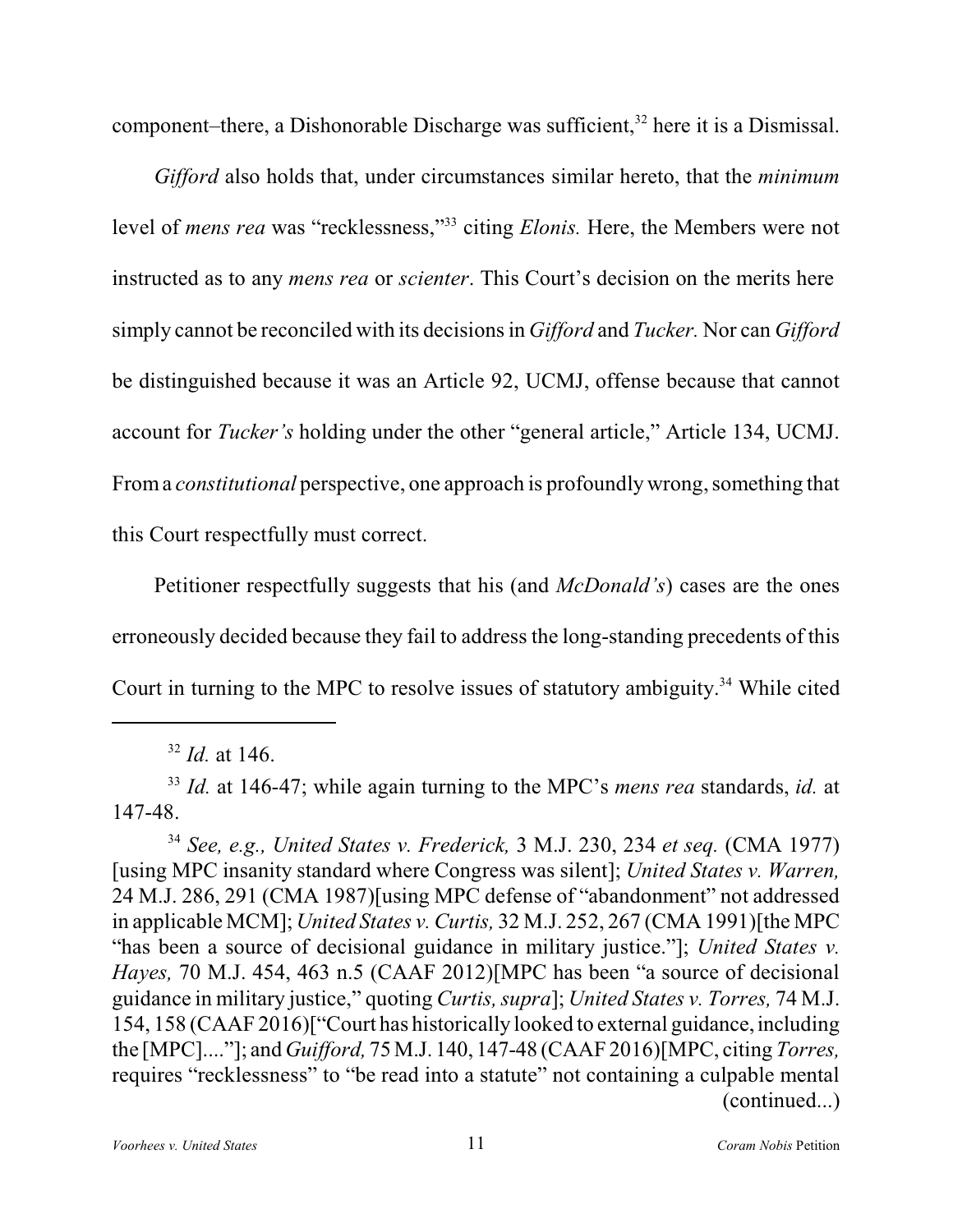in Petitioner's *Supplement* to his Petition for Review herein, *Gifford* was not mentioned in the Court's decision on the merits. Expressing a private, verbal fantasy to HB, for example, especially where HB made *no mention* of it to anyone for more than six months, simply cannot as a matter of law and logic rise to the level of a federal criminal offense, which includes a life-long punishment of a Dismissal, *without* a *mens rea* or *scienter* element being "read into" it. Nor can a private, consensual "back rub" between two consenting adults, whether consensual foreplay or not to the dismissed sexual intercourse Specification, without any *mens rea* element be deemed criminal.<sup>35</sup>

# **VIII. REASONS WHY THE WRIT OF** *CORAM NOBIS* **SHOULD ISSUE HEREIN.**

There are two fundamental reasons why the Writ should issue. First, Petitioner was convicted of federal offenses under the UCMJ, i.e., offenses which authorized a Dismissal–a discharge with dishonor–that was imposed. He was convicted and sentenced by Members who received *no* judicial instructions as to any level of *mens rea* or *scienter* required for such convictions. Second, unless and until this Court resolves the inherent conflict between its decisions in *McDonald* and *Voorhees,*

state].

 $34$  (...continued)

*See, Lawrence v. Texas,* 539 U.S. 558 (2003)[private sexual conduct between 35 consenting adults is not criminal]. This does not appear to have been challenged by Petitioner's trial defense counsel.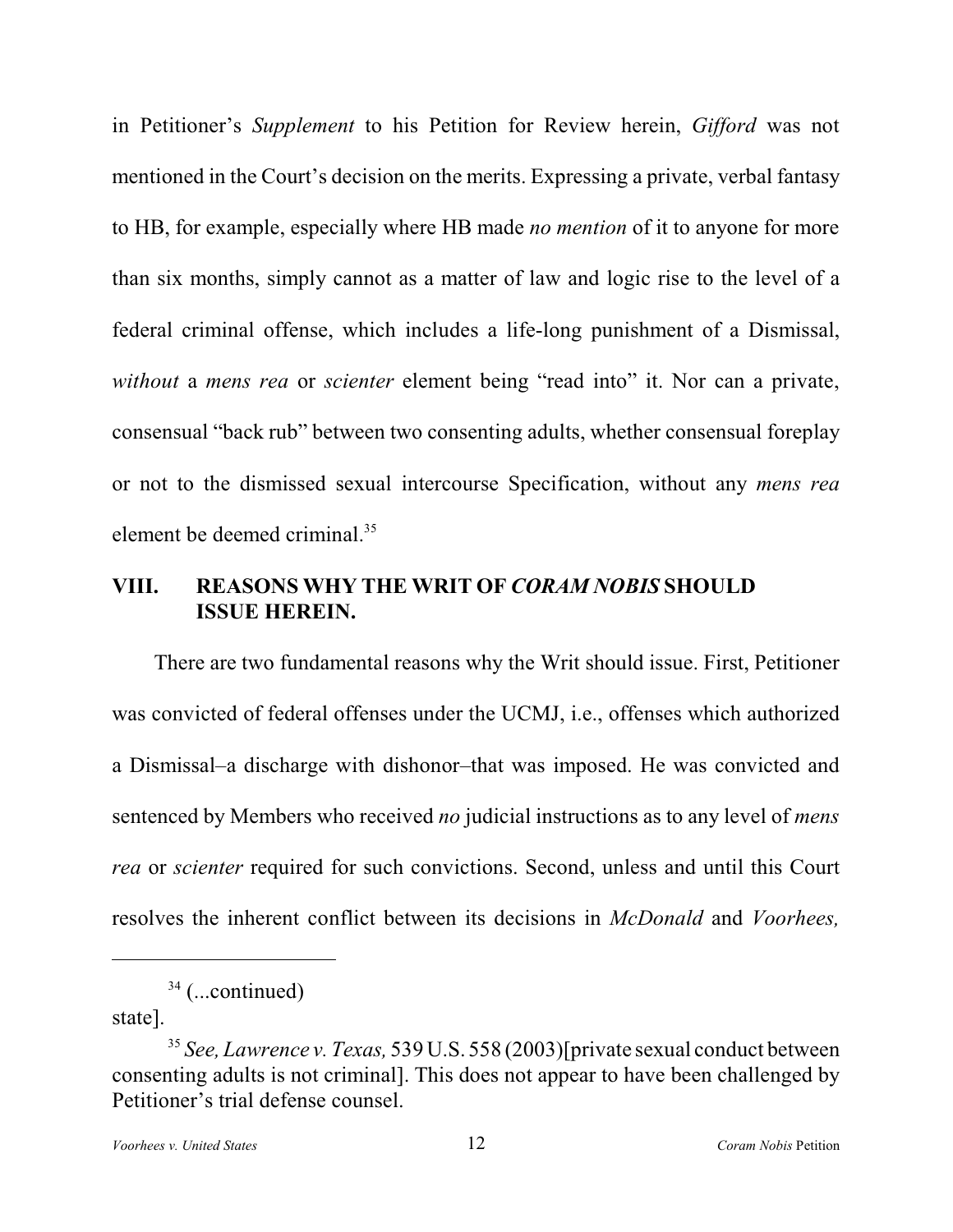herein versus its decisions in, e.g., *Gifford* and *Tucker* and their antecedents, military justice practitioners and military judges are simply left with two different and inapposite choices on how to address UCMJ violations where the UCMJ article at issue facially does not include a *mens rea* or *scienter* element. Both *Elonis* and *Rehaif* demand, as does *Gifford* and *Tucker*, that a *mens rea* element be read into such statutes in the context of instructing the fact-finder, whether a jury or Members–something that was not done herein–but respectfully, should have been.

#### **CONCLUSION**

For the reasons and the authorities cited herein, relief in the form of issuing a Writ of *Coram Nobis* is respectfully warranted herein, reversing and remanding this case to the AFCCA for it to "read into" Article 133, UCMJ, an appropriate *mens rea.*

> Respectfully submitted, /eS/ Donald G. Rehkopf, Jr. **DONALD G. REHKOPF, JR., Esq.** THE LAW OFFICE OF DONALD G. REHKOPF, JR. 31 East Main Street, 2<sup>nd</sup> Floor Liberty Plaza Rochester, New York 14614 (585) 434-0232 - voice CAAF Bar # 20564 [usmilitarylaw@gmail.com](mailto:usmilitarylaw@gmail.com)

> > *and*

Benjamin H. Delfoung

**BENJAMIN H. DeYOUNG**, Major, USAF Appellate Defense Counsel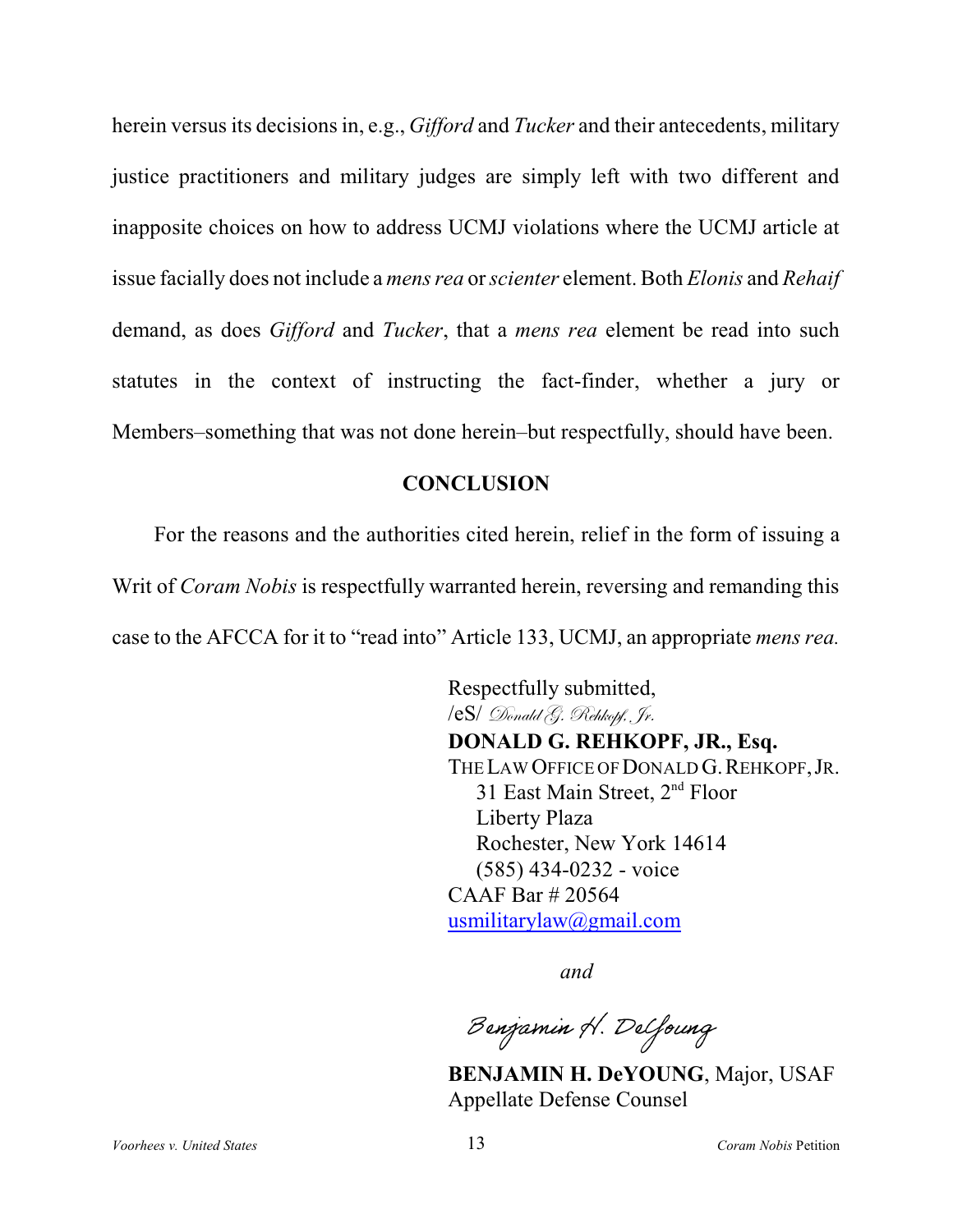Air Force Legal Operations Agency United States Air Force 1500 Perimeter Road, Ste 1100 Joint Base Andrews, MD 20762 (240) 612-4770 [benjamin.h.deyoung.mil@mail.mil](mailto:benjamin.h.deyoung.mil@mail.mil) CAAF Bar # 35047

# **CERTIFICATE OF COMPLIANCE**

1. This Pleading contains **2,993** words per WordPerfect's "word count" function; and

2. This Motion complies with the typeface and type style requirements of Rule

37, as it uses 14 point *Times New Roman* font.

DATED this  $16<sup>th</sup>$  day of September, 2020.

/eS/ Donald G. Rehkopf, Jr.

**DONALD G. REHKOPF, JR., Esq.** THE LAW OFFICE OF DONALD G. REHKOPF, JR. CAAF Bar # 20564 [usmilitarylaw@gmail.com](mailto:usmilitarylaw@gmail.com)

Civilian Appellate Defense Counsel